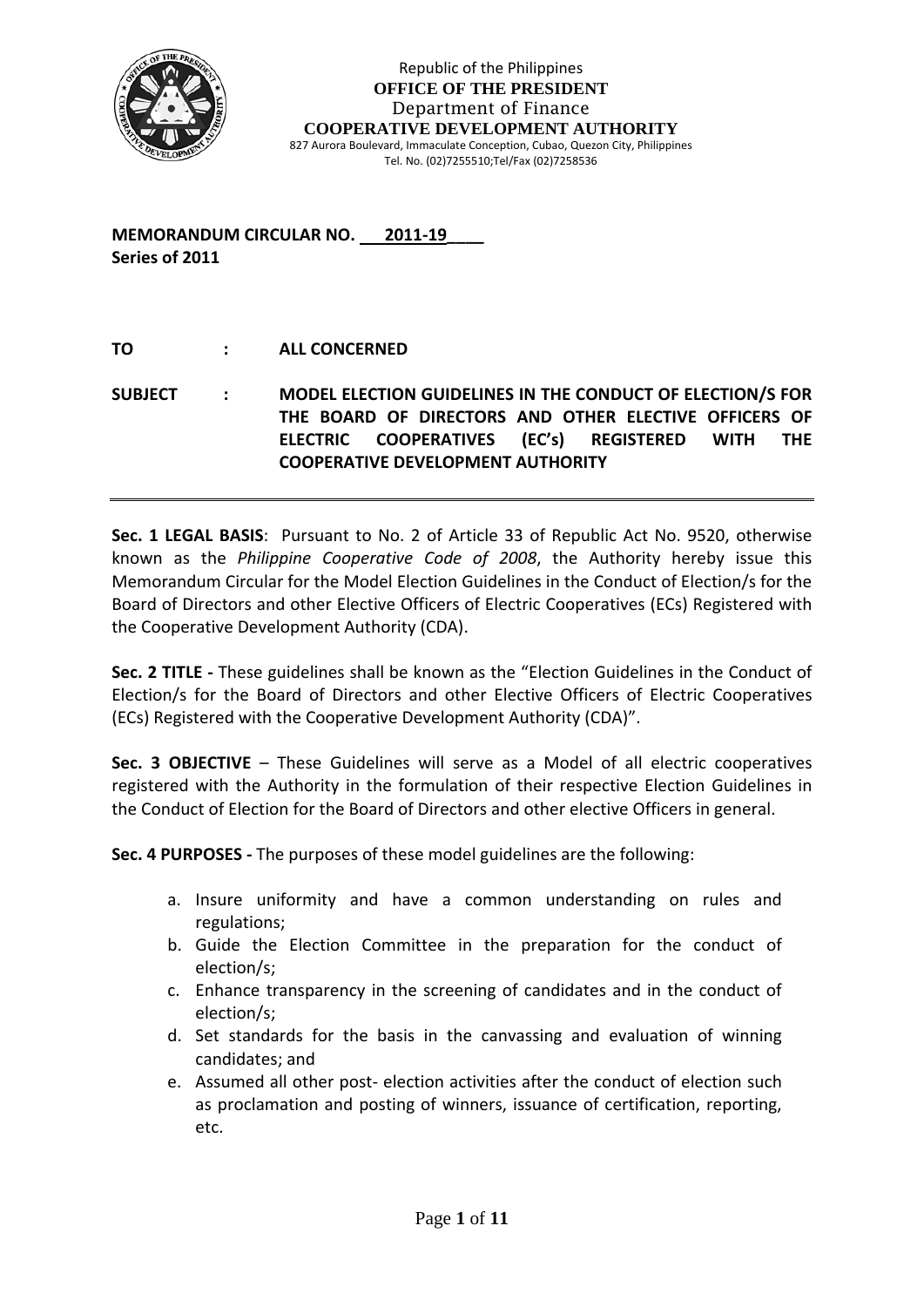**Sec. 5 EFFECTIVITY –** This "**Model Election Guidelines for Electric Cooperatives Registered with the CDA"** shall take effect upon its publication with the Office of the National Administrative Registry (ONAR) for adoption and approval by the General Assembly of the electric cooperative concerned.

APPROVED on May 23, 2011 per BOA Resolution No. 166, S-2011.

 For the Board of Administrators By:

 $(Sgd.)$  **EMMANUEL M. SANTIAGUEL, Ph. D.** Chairman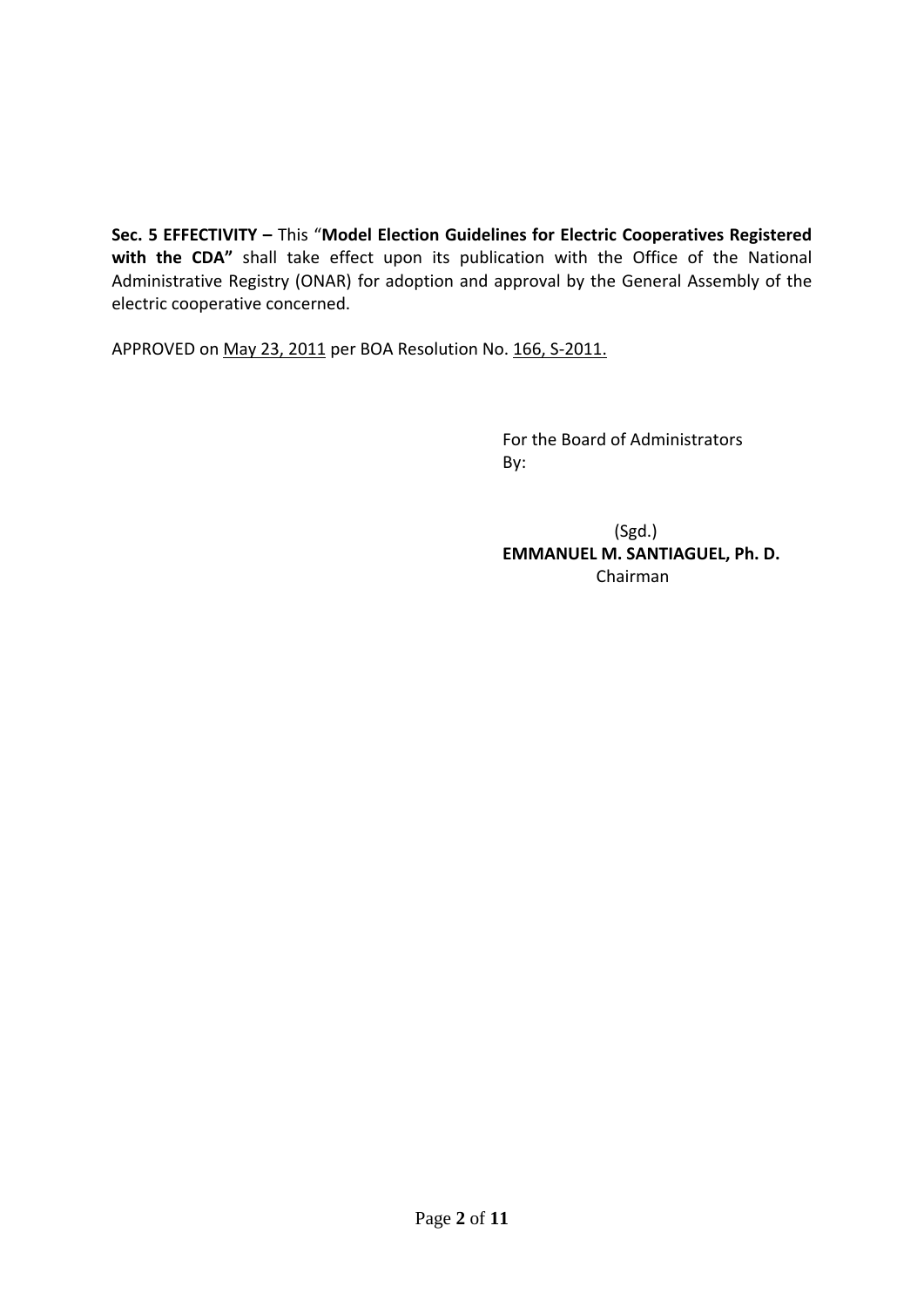### **MODEL ELECTION GUIDELINES IN THE CONDUCT OF ELECTION/S FOR THE BOARD OF DIRECTORS (BODs) AND OTHER ELECTIVE OFFICERS OF ELECTRIC COOPERATIVES REGISTERED WITH THE COOPERATIVE DEVELOPMENT AUTHORITY (CDA)**

#### **ARTICLE I – GENERAL PROVISIONS**

**Section 1 ‐ Applicability** – These Election Guidelines shall govern the conduct of election of \_\_\_\_\_\_\_\_\_\_\_\_\_\_\_\_\_\_\_\_ Electric Cooperative (\_\_\_\_\_\_\_\_\_\_).

**Section 2 – Definition of Terms** – The following terms shall be defined as follows in order to govern and have a uniform interpretation as mentioned in these guidelines;

- a. **Associate Member** refers to a member‐institution or entity availing of the services of electric cooperative, such as, but not limited to: corporation, industrial and commercial establishment, joint venture, other cooperative, place of worship, local government building or facility, etc. as represented by its head of such establishment or entity, but is not entitled to vote and be voted upon. However, shall be entitled to the preferential rights and privileges as indicated in the by‐laws and under the Code.
- b. **Audit Committee** refers to a committee elected by the general assembly tasked audit the performance and monitor the adequacy and effectiveness of the cooperative's management and control system.
- c. **Board of Directors** ‐ shall mean that body entrusted with the management of the affairs of the cooperative under its articles of cooperation and by‐laws.
- d. **District** shall refer to a division of a cooperative, which may be by reason of geographical location as provided in their by‐laws.
- e. **Election** refers to the process of choosing the members of Board of Directors and Other Elective Officers through secret ballot.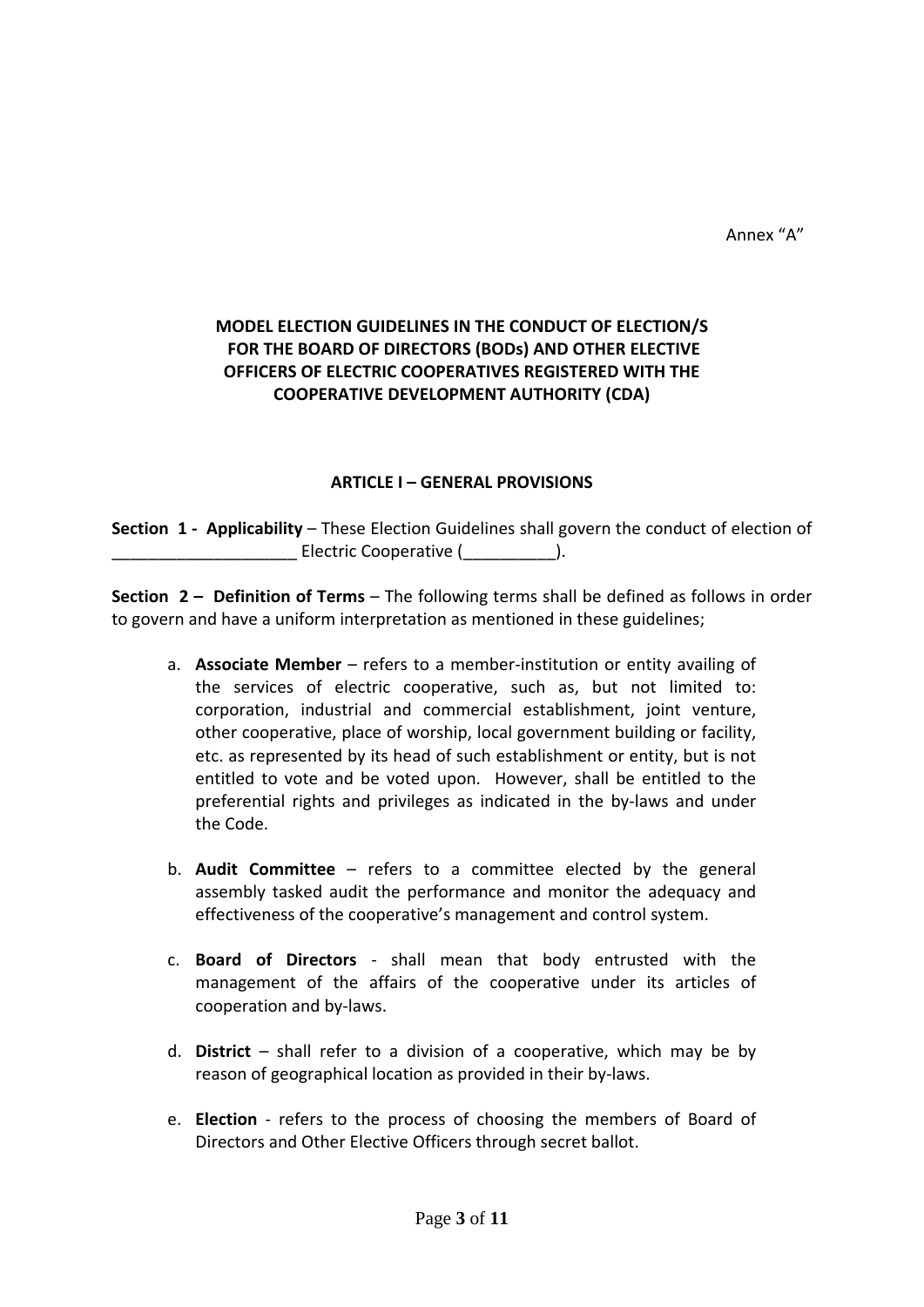- f. **Election Committee or "ELECOM"** ‐ refers to a committee elected by the General Membership as prescribed in the Cooperative By‐ laws responsible for the preparation, conduct, supervision and control during election.
- g. **Election Precinct** ‐ refers to the designated place/ room in the voting center wherein the member‐ consumers within a designated territory of the District were registered and may cast their votes.
- h. **General Assembly** shall mean the full membership of the cooperative duly assembled for the purpose of exercising all the rights and performing all the obligations pertaining to cooperatives, as provided in RA No. 9520, its articles of cooperation and by‐laws: Provided, that for cooperatives with numerous and dispersed membership, the general assembly may be composed of delegates elected by each sector, chapter or district of the cooperative in accordance with the rules and regulations of the Cooperative Development Authority.
- i. **Master List of Voters** ‐ refers to a roster of bonafide member‐ consumers who are qualified to vote.
- j. **Precinct Election Committee or "PECOM"** ‐ refers to a committee created and supervised by the ELECOM to assist in the election process in the precinct level.
- k. **Regular Member** refers to a natural person (member‐consumer) with electrical service connection who has the right to vote and be voted upon and entitled to all the rights and privileges of membership under the Code.
- l. **Screening Committee** ‐ refers to a small unit created and supervised by the ELECOM which shall conduct final screening on the qualifications and disqualifications requirements of candidates.
- m. **Voter / Member Entitled to Vote** ‐ refers to a bonafide member‐ consumer of the electric cooperative who possesses all the qualifications and none of the disqualifications, who are entitled to vote in accordance with the by-laws.
- n. **Voting Center** ‐ refers to the designated place in every District where the election of the representative to the Board of Directors, Audit and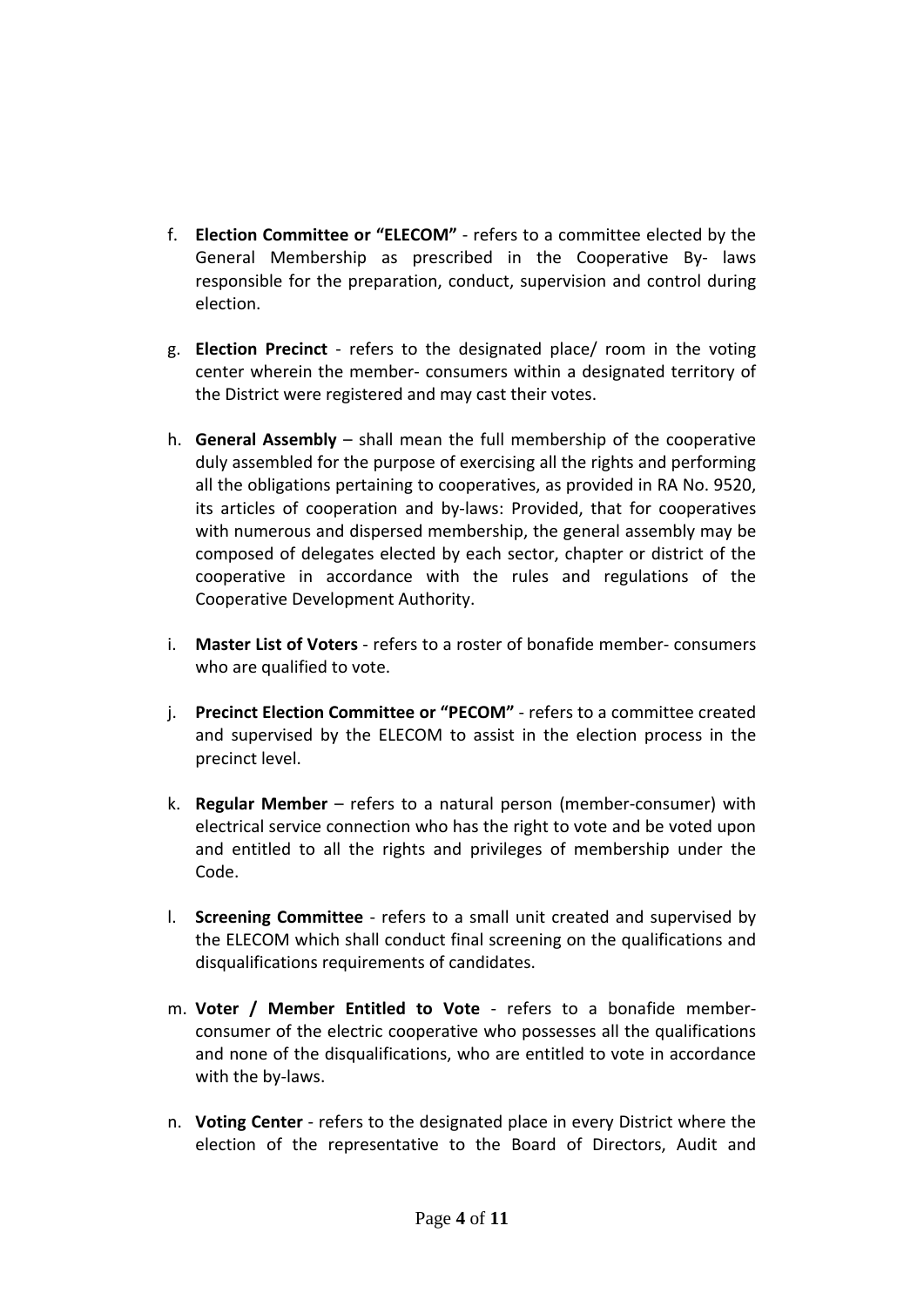Inventory Committee, Election Committee and Other Elective positions shall be conducted.

**Section 3 – Date/s of Election –** The conduct of Election shall be held on the specific date/s prescribed in the Cooperative By‐laws.

**Section 4 – Notices of Election –** A written notices on the conduct of election shall be sent to all the member‐consumers stating the purpose/s, place/s, date/s and specific time/s of the conduct of election.

Such notice shall also be posted in strategic places not less than two (2) weeks before the date of election.

The written notice shall be delivered either personally or by mail to each member of the cooperative, in addition; print and/or broadcast media may also be availed of, if necessary.

#### **ARTICLE II‐ ELIGIBILITY TO RUN AND FILING OF CERTIFICATE OF CANDIDACY**

**Section 1 – Qualifications for the Board of Directors and Committee (Audit/ Election) Members –** The qualifications of a candidate to run as Member of the Board of Directors and committee members shall be in accordance with the provision of their by-laws.

**Section 2 ‐ Disqualifications ‐** The disqualifications of a candidate to run as Member of the Board of Directors and committee members shall be in accordance with the provision of their by‐laws.

**Section 3 – Filing of Certificate of Candidacy –** Qualified members shall secure from the ELECOM/Screening Committee members an official form of the Certificate of Candidacy. After it is duly accomplished, the same, together with the other required documents, shall be filed at the designated ELECOM/Screening Committee office during office hours, not later than thirty (30) days before the election date.

**Section 4 ‐ Requirements needed upon filing of Certificate of Candidacy.** All candidates shall submit the following requirements together with the certificate of candidacy:

- a. Bio‐ Data;
- b. NBI Clearance;
- c. Fiscal Clearance;
- d. Certification that he/she is a member in good standing.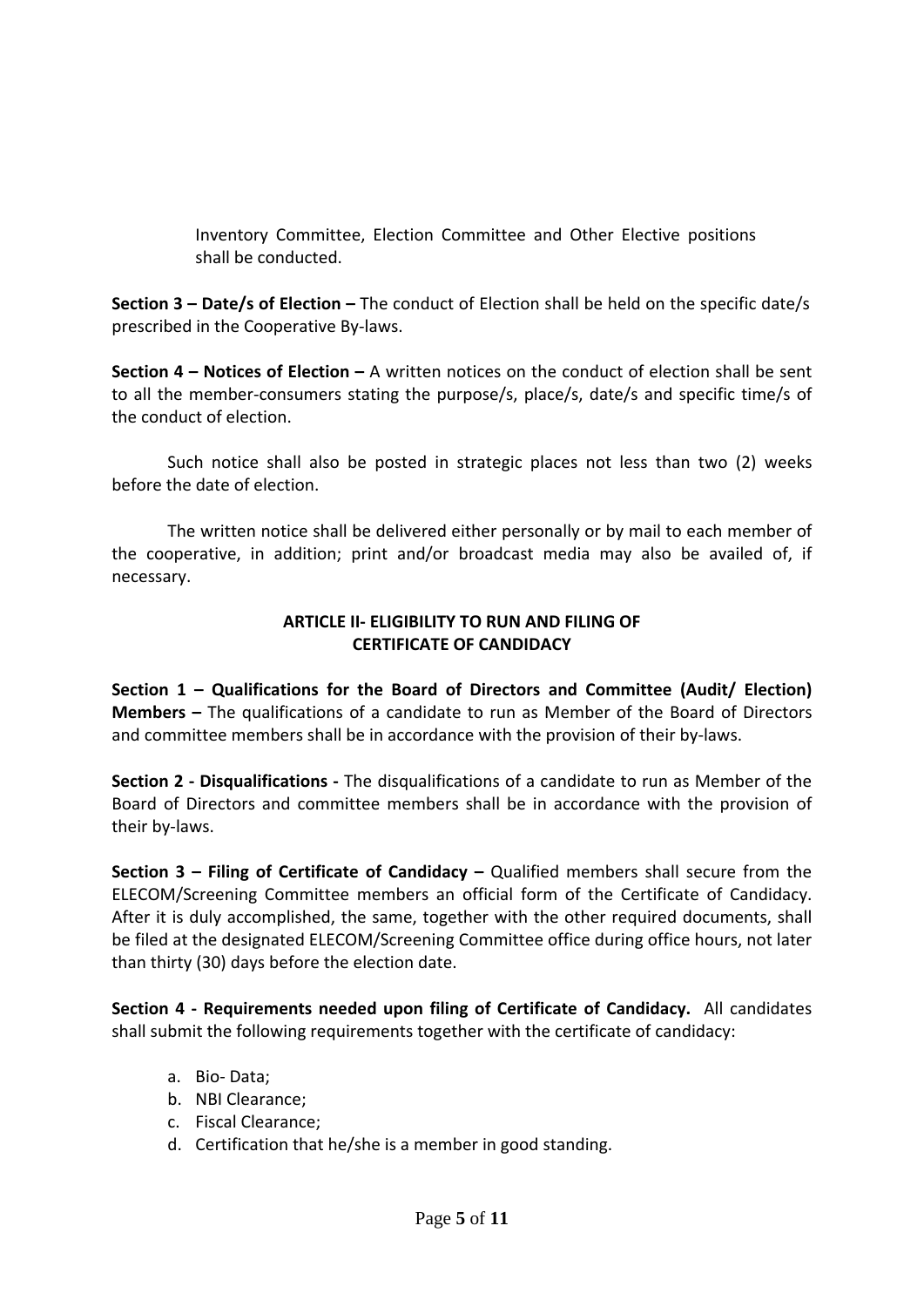**Section 5 – Certificate of Candidacy –** No qualified member of the cooperative shall be elected as member of the Board of Directors, member of the Audit and Inventory Committee, member of the Election Committee and Other elective positions, unless he/she has filed a sworn Certificate of Candidacy.

**Section 6 – Screening Procedures –** The application by and screening of candidate shall involve the following procedure:

### **1. Application** ‐

a. Prospective applicant/candidate shall secure a form or Certificate of Candidacy from the duly authorized member of the ELECOM/ Screening Committee and shall acknowledge receipt thereof. Applicant/candidate shall submit the same to the ELECOM/ Screening Committee his/her duly Sworn Certificate of Candidacy with necessary attachment as specified in Article II Section 3, hereof which shall be accomplished in three (3) copies. ELECOM/ Screening Committee assigned shall acknowledge receipt thereof, certifying the completeness of attachments, date and time of receipt to be recorded.

# **2. Screening ‐**

a. The Screening Committee shall compose from the representatives of the different Departments of the Management Office. The members shall elect from among themselves the Chairman, Vice‐ Chairman and Secretary.

The members of the Screening Committee shall be entitled for representation allowance in such amount that shall be determined and approved by the Board of Directors.

- b. The Screening Committee, in addition to the qualifications/ disqualifications of the applicants as prescribed in the by‐laws shall consider the following pre‐qualification requirements:
	- b-1. Membership Records Status indicating the date of approval of membership.
	- b‐2. Consumer Records Status‐ indicating availment of electric service.
	- b-3. Outstanding accountabilities/delinquency with the cooperativeindicating the amounts and dates incurred.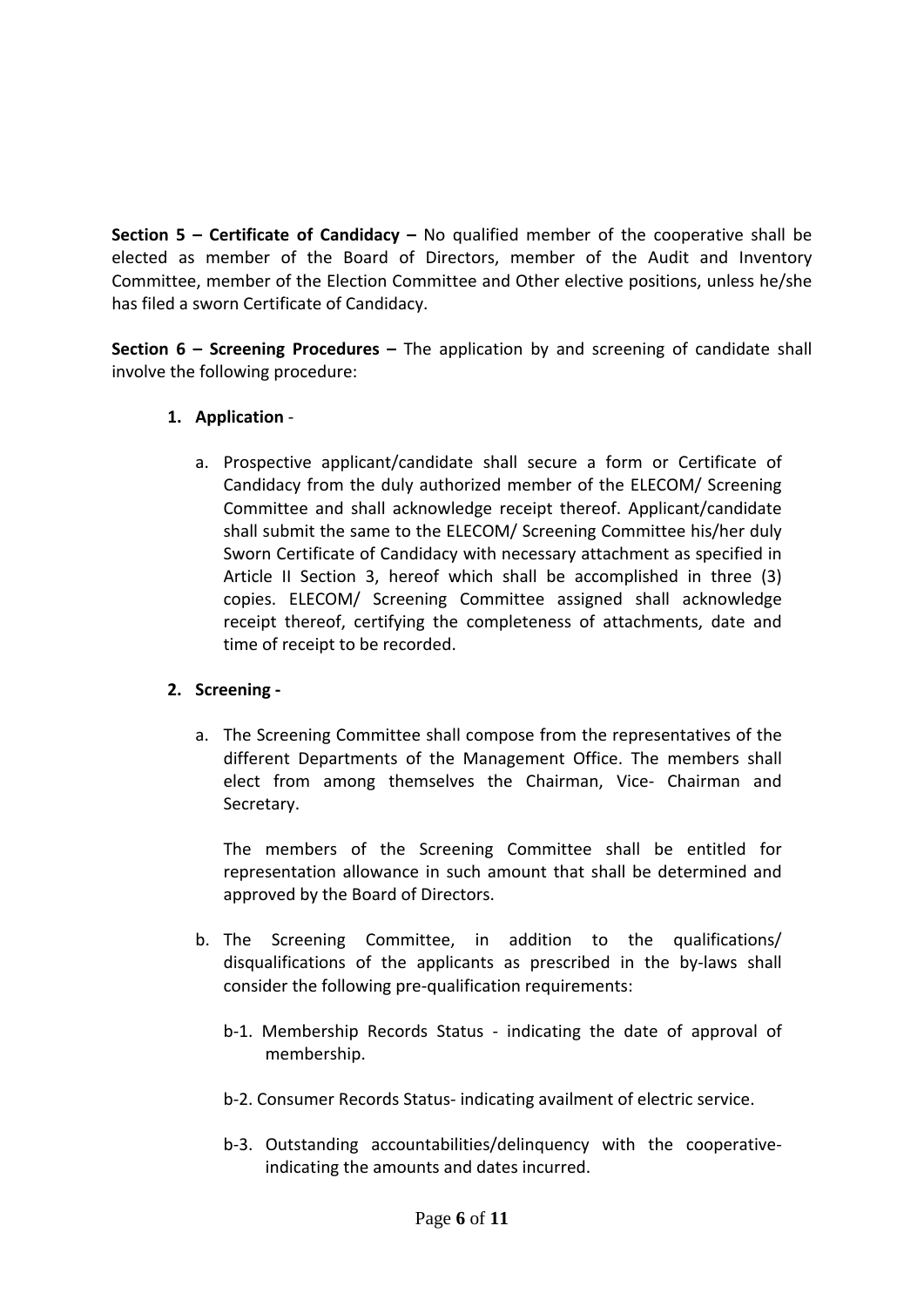The Screening Committee shall set standards to comply with the above pre‐qualification requirements

- c. To submit the list of screened and qualified candidates to the ELECOM for their approval.
- **3. Posting of List of Qualified Candidates** ‐ It shall be the responsibility of the Election Committee to post the list of qualified candidates in at least five (5) conspicuous places in every district five (5) days before the election.

**Section 7 – Withdrawal or Cancellation of Certificate of Candidacy** – No Certificate of Candidacy duly filed shall be considered withdrawn or cancelled unless the candidate files with the Election Committee a sworn statement of withdrawal or cancellation at least one (1) day before the election.

# **ARTICLE III – PROHIBITED ACTS OF CANDIDATES**

**Section 1 ‐ Prohibited Acts of Candidates –** The Board of Directors thru the Election Comittee shall identify the prohibited acts of candidates before and during the election period.

# **ARTICLE IV – WATCHERS**

**Section 1 ‐ Official Watchers of Candidates –** Each official candidates shall be entitled to one (1) watcher every precinct. Official watcher shall be appointed in writing by the candidate and duly acknowledge by the ELECOM.

**Section 2 – Duties and Prerogative of Watchers –** Upon entering the precinct, the watchers shall present and deliver to the Chairman of the PECOM his appointment. The watcher shall have the right to stay in the space reserved for him/her inside the voting center. He/she shall have the right to witness the election proceedings, to take note of the result after it has been completed.

# **ARTICLE V – VOTERS**

**Section 1 – Cut‐off date for Qualified New Voters –** Only members of the Cooperative whose application for membership has been approved by the Board within ninety (90) days before the election shall be included in the master list of voters and shall have the right to vote.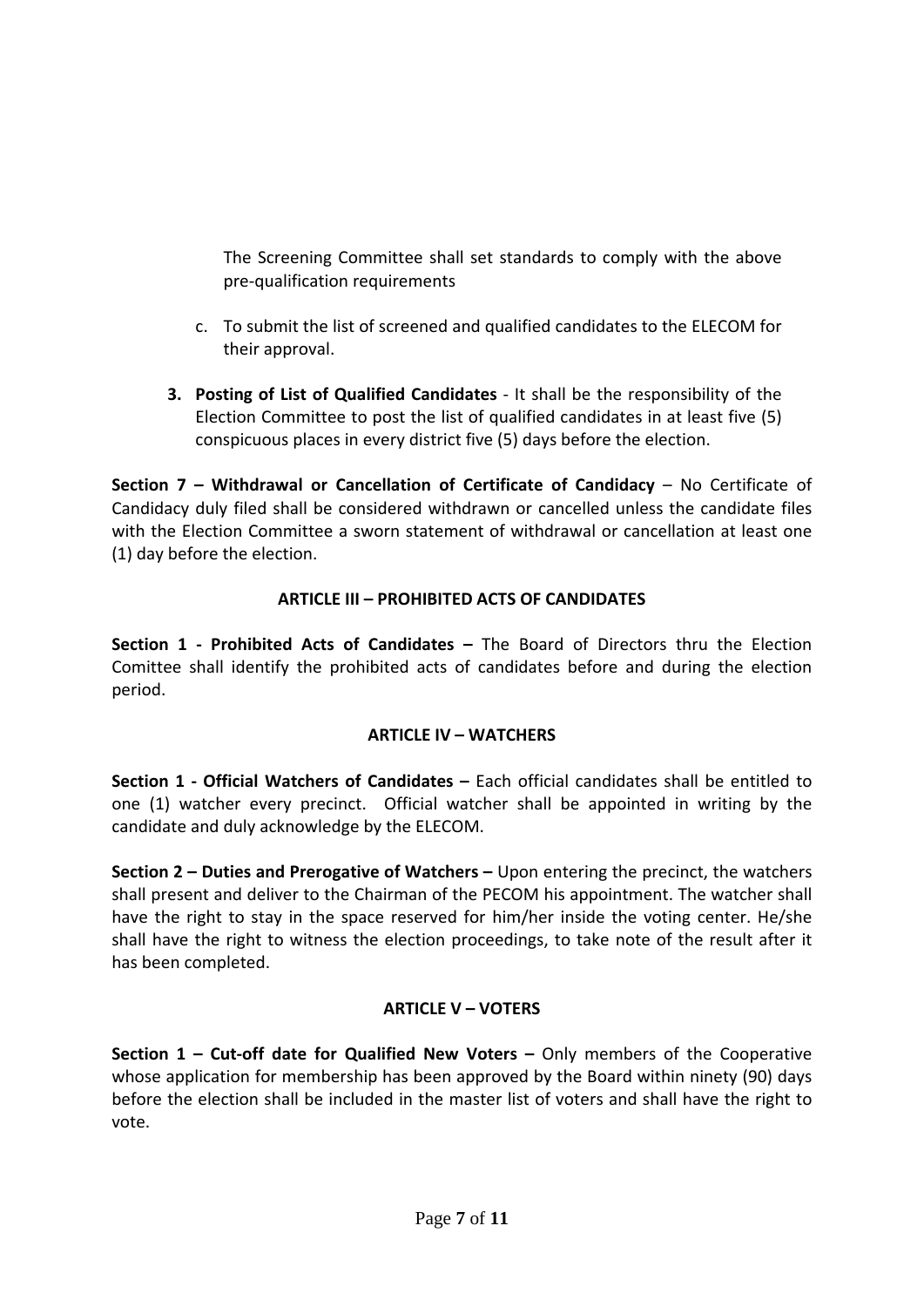**Section 2 – Master list of Voters –** It shall be the responsibility of the ELECOM to prepare in not less than thirty (30) days before the election, copies of the Master List of Voters shall be provided for each election precinct. The Master list shall contain the names of all qualified voters in alphabetical order and classified according to blocks, municipalities and barangays to facilitate registration and voting.

The Master list of Voters shall be verified by the Institutional & Human Resource Department (IHRD) Manager and certified by the Board Secretary. Any disagreement to the list shall be filed in writing with the ELECOM for evaluation based on submitted documents. Said disagreement shall be resolved within five (5) days before the election.

Those that are not included in the Masterlist of Voters shall not be allowed to vote.

**Section 3 – Multiple Connections ‐** Members with multiple connections shall be entitled to only one vote.

# **ARTICLE VI – VOTING CENTERS**

**Section 1 – Voting Centers –** There shall be \_\_\_\_\_\_ (\_\_) precincts established in every voting center.

The election shall be held at \_\_\_\_\_\_\_\_\_\_\_\_\_\_\_\_\_\_\_\_\_\_\_\_\_\_\_\_\_\_\_\_\_\_\_\_\_\_\_\_\_\_\_\_ on \_\_\_\_\_\_\_ of \_\_\_\_\_\_\_\_\_\_ every \_\_\_\_\_\_\_ (\_\_\_\_) years from 8:00 o'clock in the morning to 3:00 o'clock in the afternoon.

 **Section 2 – Furnishing of Ballot Boxes, Form and Other materials for the Election** – The cooperative shall prepare and furnish the ELECOM all election paraphernalia's as may be required for use in the electoral process.

 **Section 3 – Ballot Boxes –** There shall be, in each precinct, on the day of election, a ballot box, which shall be under the custody and disposal of the ELECOM and the PECOM.

 **Section 4 – Tally Boards** – At the beginning of the counting in each precinct, there shall be placed within plain view of the watchers and the public, a tally board where the names of all the candidates are written and the corresponding votes shall be tallied.

# **ARTICLE VII – ELECTION COMMITTEE**

**Section 1 Precinct Election Committee** – In every precinct, there shall be a PECOM to be composed of a chairman, a poll clerk and a member to be appointed by the ELECOM.

The PECOM shall perform the following functions: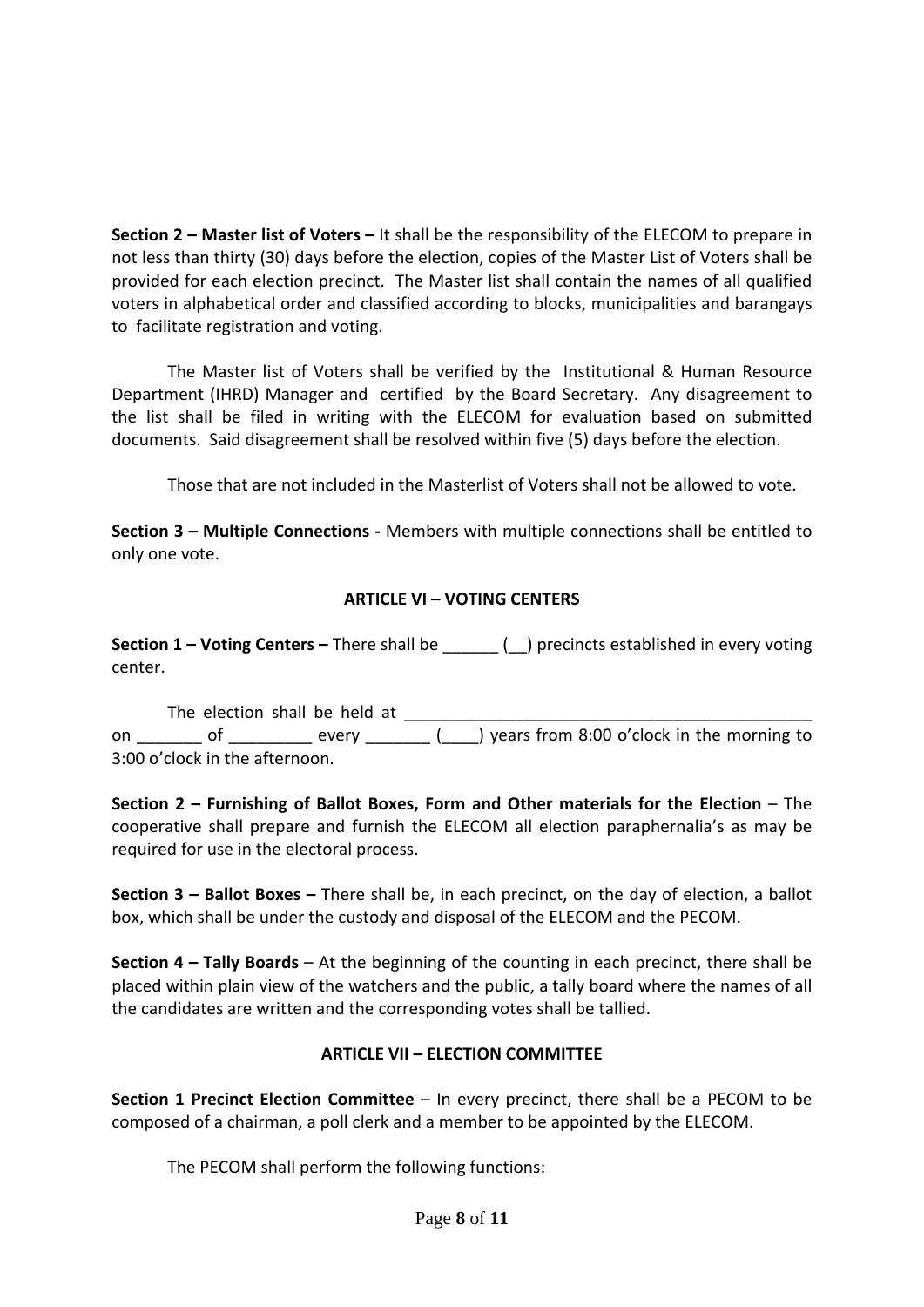- a) Conduct validation, voting and counting of votes in their respective precincts.
- b) Acts as deputies of the ELECOM in the supervision and control of election wherein they are assigned.
- c) Perform other functions as may be assigned by the ELECOM.

### **ARTICLE VIII – OFFICIAL BALLOT**

**Section 1 – Official Ballot** – The cooperative shall prescribe their own Official Ballot which is uniform in size and in color with corresponding control number.

**Section 2 – Prevention of Fraud** – To prevent fraud and tampering of ballots the Election Committee shall devise measures to ensure the safekeeping and authentication of the Official Ballots. Distribution thereof to the PECOM shall be done on the day of the elections. Unused Ballots shall be returned to the Election Committee.

#### **ARTICLE IX – CASTING OF VOTES**

**Section 1 – Voting Hours –** The Election Committee shall set the official voting time.

**Section 2 ‐ Procedures of Voting –** The Board of Directors thru the Election Committee shall devise the mechanics in the conduct of the voting, such as:

- a. Preliminaries of Voting
- b. Order of Voting
- c. Preparation of Ballots including those for the Illiterate and Disabled Persons
- d. Persons Allowed inside the Precinct
- e. Casting of Ballots
- f. Canvassing of Ballots
- g. Determination and Declaration of Spoiled Ballots
- h. Challenge of Illegal Voter

**Section 3 – Minutes of Voting –** The Precinct Election Committee shall prepare and sign a statement in four (4) copies setting forth the following:

- 1. The time the voting commended and ended;
- 2. The number of ballot received;
- 3. The number of ballot used and number left unused;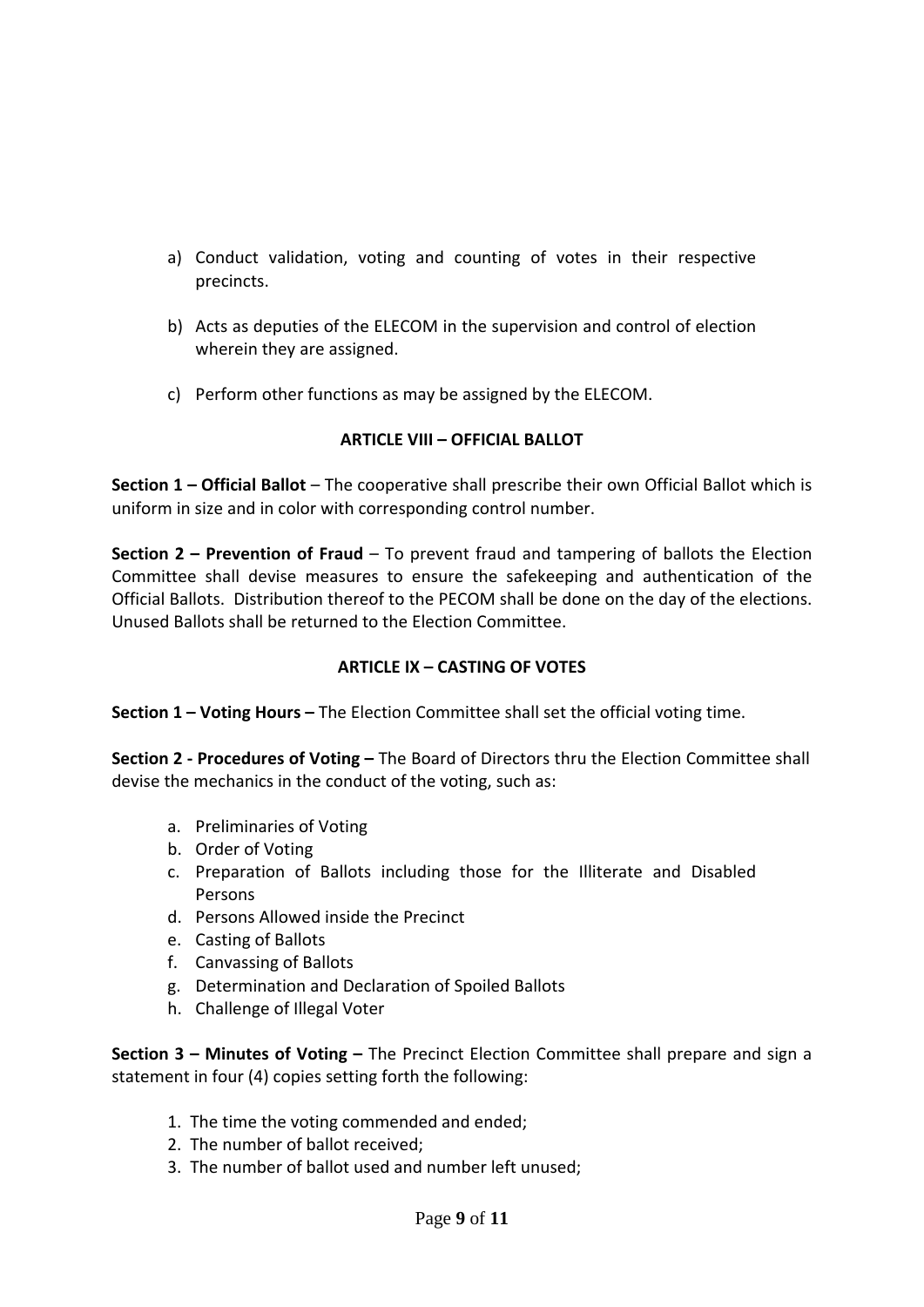- 4. The number of voters who cast their votes;
- 5. The number of voters challenged during the voting;
- 6. The names of watchers present;
- 7. The time the counting of votes commenced and ended;
- 8. The number of official ballots found inside the compartment for valid ballots;
- 9. The number of excess ballots as compared to the register of voters;
- 10. The number of valid ballots, if any, retrieved from the stub compartment;
- 11. The number of ballots read and counted; and
- 12. The record of protest, if any, and action taken by the ELECOM.

**Section 4 – Election Returns –** The Precinct Election Committee (PECOM) shall prepare the election returns simultaneously with the counting of the votes. The returns shall be prepared in two (2) copies and in the prescribed form duly signed by all members of the PECOM.

**Section 5 – Submission of Election Returns and other Election Paraphernalia's –** The Election returns, minutes of voting, appointment papers of watchers and other relevant documents shall be placed in two (2) separate envelopes, sealed and signed by the PECOM and submitted to the ELECOM for final canvassing.

**Section 6 – Final Canvass and Proclamation of Candidates Elect –** The ELECOM shall convene right after the closing of the voting time to act as official canvasser on the designated venue.

The ELECOM shall provide an official tally board in a conspicuous place where the consolidated official election returns is posted. Thereafter, the ELECOM shall prepare a complete certified summary of votes received by all candidates.

#### **ARTICLE X – ELECTION PROTEST**

**Section 1 – Jurisdiction** – The ELECOM shall have jurisdiction over all post‐election protest relating to the election of the member of the Board of Directors, members of the Audit Committee and Election Committee. Post‐ election protests which cover the irregularities on the conduct of election shall be filed within forty‐eight (48) hours after the proclamation of the results of the election.

**Section 2 Filing Fee** – Any candidate who seeks to protest the result of election shall pay a filing fee as prescribed by the Board of Directors.

**Section 3 – Resolution on Protest –** The members of the ELECOM shall decide all post‐ election protest brought before it within fifteen (15) days from date the protest is submitted